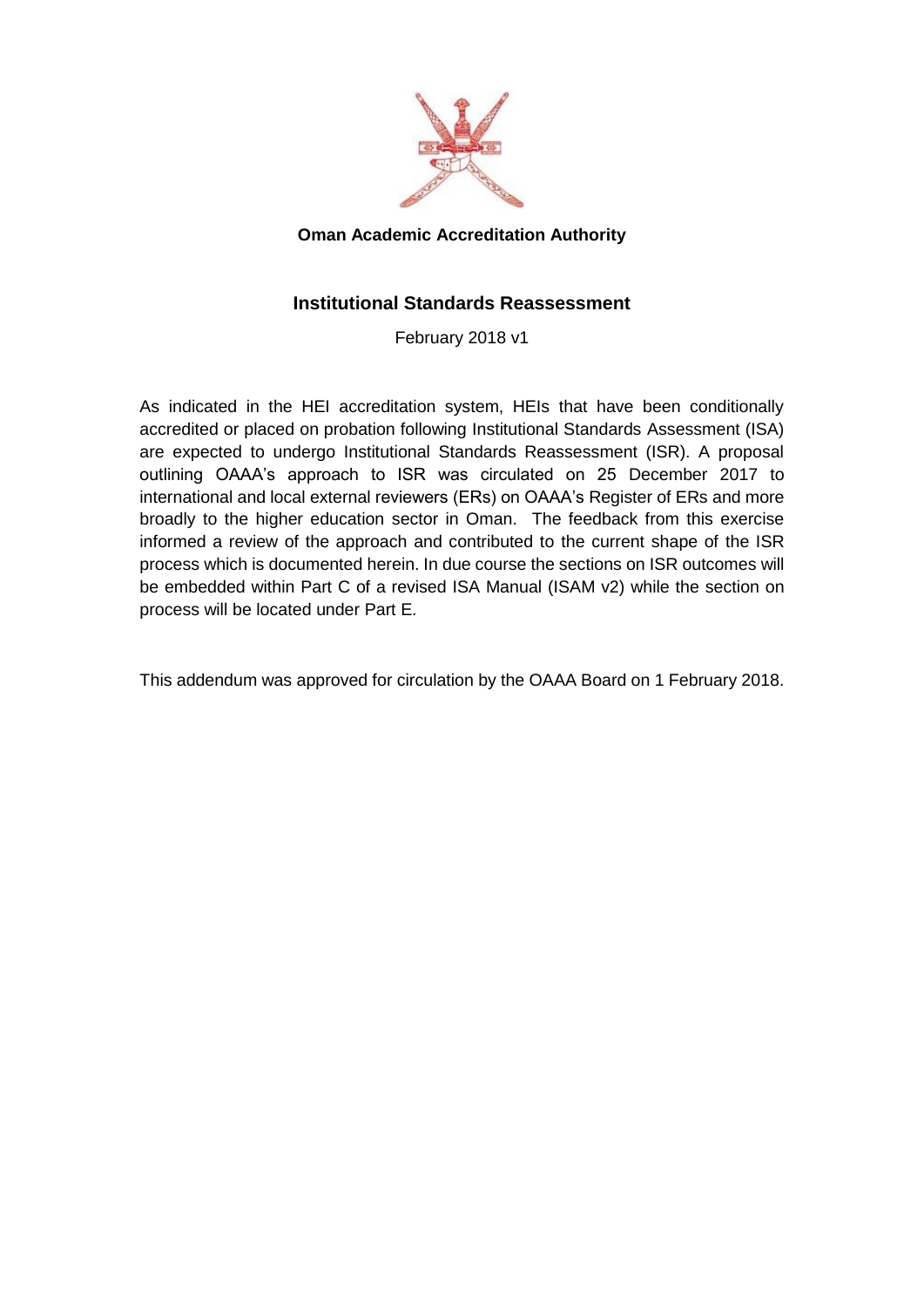

**Oman Academic Accreditation Authority**

# **Institutional Standards Assessment Manual**

### **Institutional Accreditation: Stage 2**

## **ADDENDUM: INSTITUTIONAL STANDARDS REASSESSMENT**

**February 2018**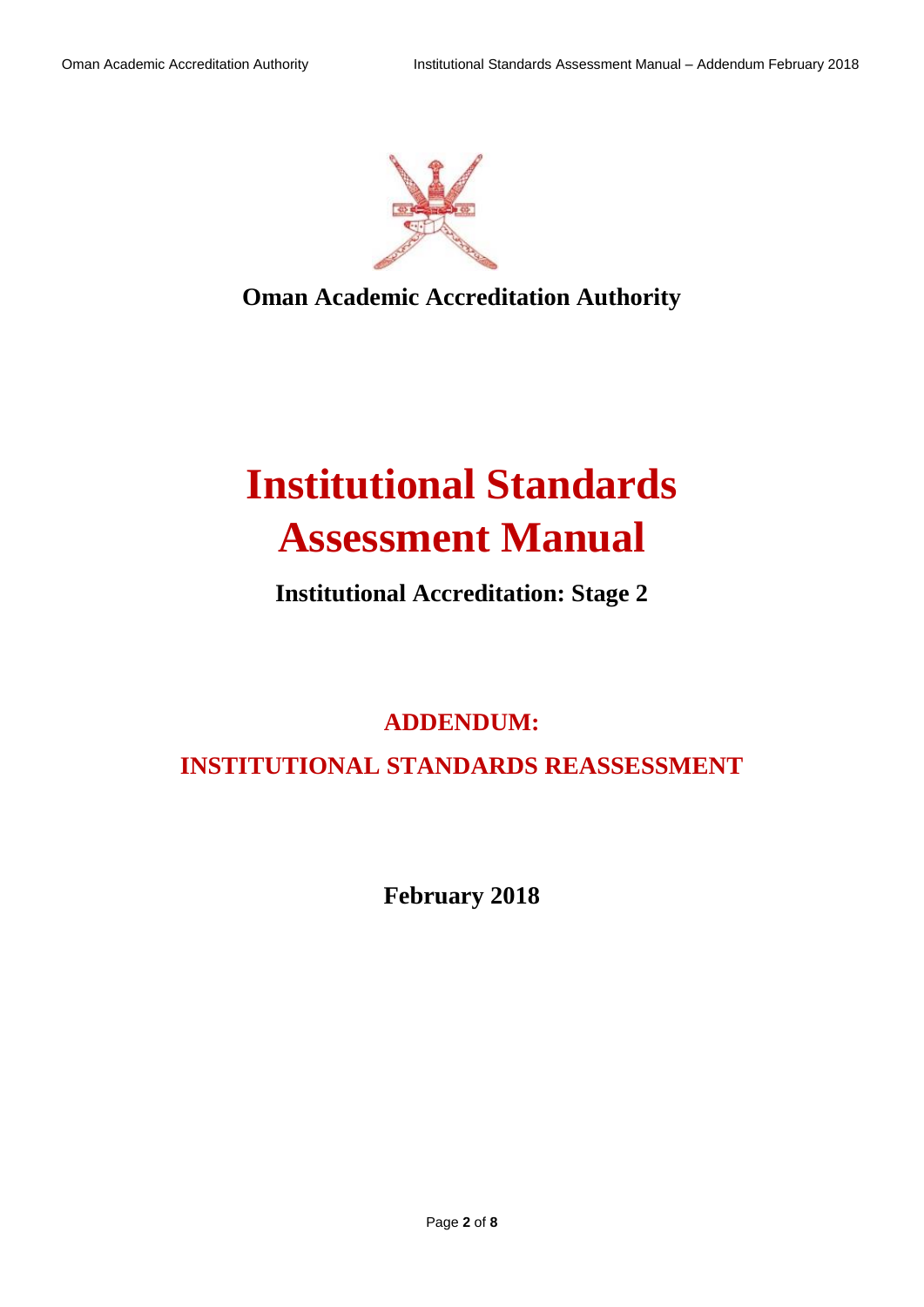#### **9. Institutional Standards Reassessment<sup>1</sup>**

Unsuccessful Institutional Standards Assessment (ISA) results in one of two outcomes: "Conditionally Accredited" (i.e. when an HEI demonstrates unsatisfactory performance in one or two of the applicable Standards) or "On Probation" (i.e. an HEI demonstrates unsatisfactory performance in three or more of the applicable Standards) 2 . An HEI that is conditionally accredited or placed on probation is normally required to begin Institutional Standards Reassessment (ISR) up to a year after the HEI receives the final version of the ISA Report. If an HEI is conditionally accredited or placed on probation after ISR, a second and final opportunity to undergo ISR may be given. In each case, the Panel recommends to the OAAA Board the length of time it considers the HEI needs to prepare for a Standards Reassessment. This recommendation is based partly on the number and nature of the ISA criteria needing to be met<sup>3</sup>.

During Standards Reassessment, standards (together with all their associated criteria) that have been assessed as *Met*, either at the time of the initial Standards Assessment, or, where applicable, the subsequent Standards Reassessment, are not re-examined in the ISR process. Only the following criteria associated with unmet Standards are reassessed:

- All criteria which were *Not Met* at the time of the initial Standards Assessment, or, where applicable, the subsequent Standards Reassessment.
- All criteria which were *Partially Met* at the time of the initial Standards Assessment, or, where applicable, the subsequent Standards Reassessment.

The ISA principles set out in Section 10.1 of the ISAM are applicable to the ISR. The ISR Panel is provided with the initial ISA or subsequent ISR Report in order to have a full understanding of the context. However, the ISR Panel is not expected to reconsider the ratings of the standards and criteria given by the initial ISA Panel not included in the Standards Reassessment.

#### 9.1 Summary of Stages in Institutional Standards Reassessment

The Standards Reassessment process follows the key stages of the initial Standards Assessment (refer to Table 2 in Section 3.5). The indicative timeline will vary, however, depending on the number of standards and criteria to be reassessed.

#### 9.2 Outcomes of an Institutional Standards Reassessment

The approach to ratings against standards and criteria is set out in Part C of this manual<sup>4</sup>. The possible outcomes of an initial Standards Reassessment are as follows:

- If the ratings of the reassessed criteria now fulfil the requirements for the standard(s) to be *Met*, the ISR Panel recommends to the OAAA Board that the HEI is accredited. Note that up to two criteria in each standard undergoing reassessment may still be Partially Met, providing these do not impact on the overall ability of the HEI to meet the requirements of the standard as a whole.
- If the ratings of the reassessed criteria do not fulfil the requirements for the standard(s) to be *Met*, but the ISR Panel considers good progress has been made and the standard(s) are likely to be *Met* in the near future, the ISR Panel recommends to the OAAA Board that the conditional accreditation or probationary period be extended. The HEI then undergoes a

**.** 

<sup>1</sup> This section replaces Part C Section 9 of the current *Institutional Standards Assessment Manual – Institutional Accreditation: Stage 2* (ISAM) <http://www.oaaa.gov.om/InstitutePdf/ISAM%20Book%20Final.pdf>

<http://www.oaaa.gov.om/Training.aspx#Glossary>

<sup>&</sup>lt;sup>3</sup> Refer to ISAM, Section 22; this section addresses procedures for resolution of any disagreement between the Panel and the HEI regarding the length of time required.

<sup>4</sup> Refer to ISAM, Part C Section 5, Tables 3-7 for a summary of ratings and outcomes.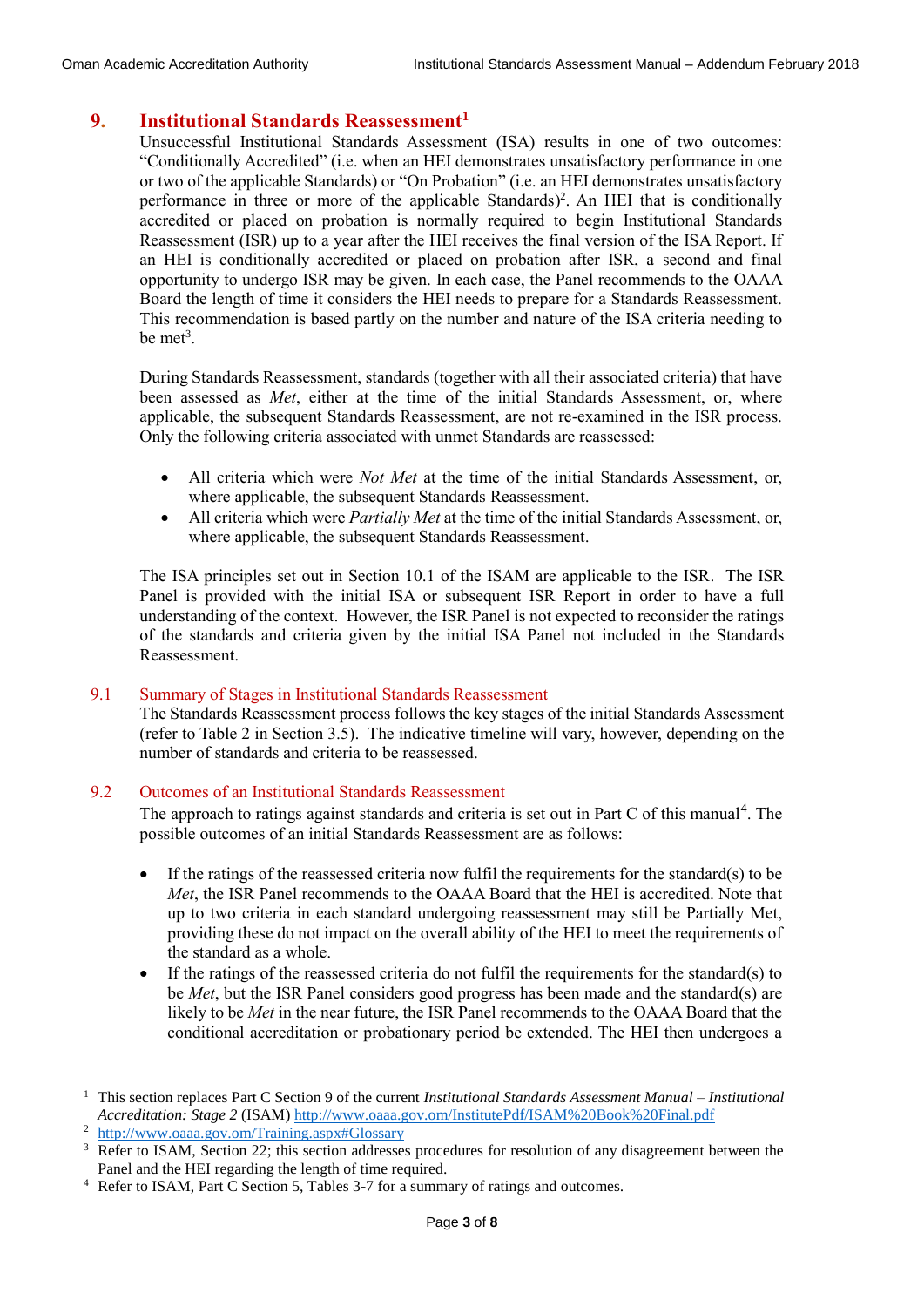second Standards Reassessment at a time to be approved by the OAAA Board. Conditional accreditation or probation can only be extended for a maximum period of one year.

 $\bullet$  If the ratings of the reassessed criteria still do not fulfil the requirements for the standard(s) to be *Met*, and the ISR Panel determines that the HEI is unable to meet the requirements of the standards and criteria in the near future, the ISR Panel recommends to the OAAA Board that the HEI is not accredited. The OAAA issues an outcome of Not Accredited and the institutional accreditation process is terminated. The OAAA advises the Education Council and the HEI's supervising Ministry (if applicable) accordingly.

The possible outcomes of a subsequent Standards Reassessment are as follows:

- If the ratings of the reassessed criteria now fulfil the requirements for the standard(s) to be *Met* (up to two criteria may still be *Partially Met*), the ISR Panel recommends to the OAAA Board that the HEI is accredited.
- If the ratings of the reassessed criteria do not fulfil the requirements for the standard(s) to be *Met*, the ISR Panel recommends to the OAAA Board that the HEI is not accredited. The OAAA issues an outcome of Not Accredited and the OAAA institutional accreditation process is terminated. The OAAA advises the Education Council and the HEI's supervising Ministry (if applicable) accordingly.

For each Standards Reassessment, an ISR Panel is convened. The ISR Panel has a minimum of three external reviewers; these reviewers may or may not have been involved in the initial Standards Assessment or, where applicable, the subsequent Standards Reassessment (refer to Section 28).

\_\_\_\_\_\_\_\_\_\_\_\_\_\_\_\_\_\_\_\_\_\_\_\_\_\_\_\_\_\_\_\_\_\_\_\_\_\_\_\_\_\_\_\_\_\_\_\_\_\_\_\_\_\_\_\_\_\_\_\_\_\_\_\_\_\_\_\_\_\_\_\_\_\_\_

#### **24. Institutional Standards Reassessment (ISR) 5**

#### 24.1. **The Institutional Standards Reassessment Application (ISRA)**

#### 24.1.1. The Format of the ISRA<sup>6</sup>

The template for the ISRA can be downloaded from the OAAA website. The HEI should add the standard(s) and criteria to be reassessed (as indicated in the outcome of the ISA) to the template.

#### 24.1.2. Official Declaration

The HEI's most senior representative should sign the declaration stating that the information contained in the ISRA is complete and accurate and that the HEI adheres to all applicable laws and regulations.

#### 24.1.3. Completing the ISRA

1

As in the ISAA, the HEI Overview should provide a brief and succinct context for the HEI (refer to Section 11.3.1). The HEI should indicate if any major changes have taken place since the original ISA or subsequent ISR.

The HEI is required to rate its performance against each criterion to be reassessed (as per the criterion ratings in Part C, table 3). The accompanying commentary should indicate how the HEI meets the requirements of the criterion. The HEI is expected to include references and links to key evidence which support its claims and self-assessment rating for each criterion to

<sup>5</sup> This new section will be included in Part E of a revised ISAM (version 2).

<sup>6</sup> This abbreviation will be added to ISAM, Appendix B.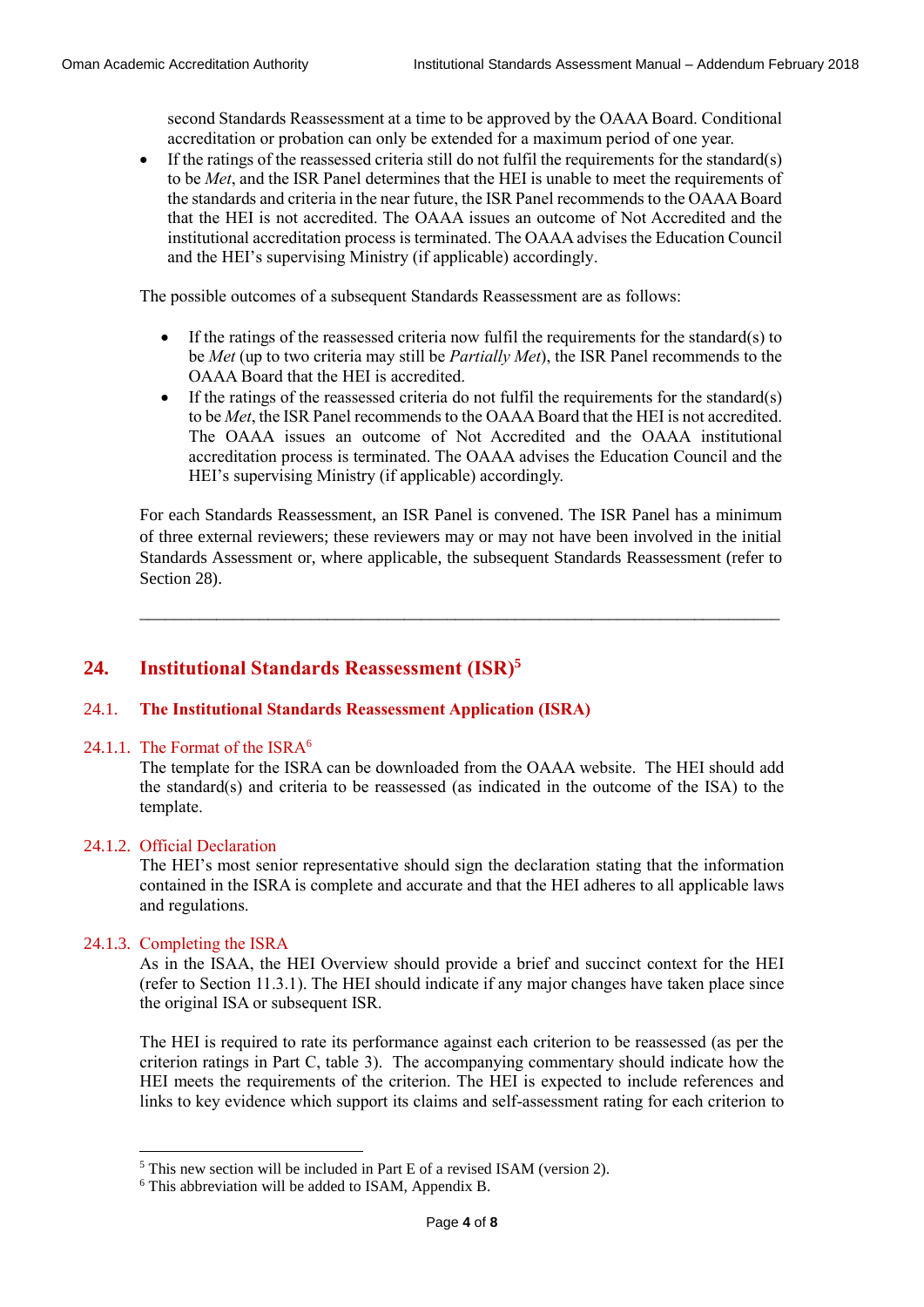be reassessed. For further information on self-ratings and the commentary, refer to Section 11.3.2.

The ISRA should be submitted with the relevant Supporting Materials. The purpose of these materials is to help the ISR Panel verify claims in the ISRA for each of the criteria to be reassessed. These Supporting Materials should be clearly indexed and submitted electronically with the ISRA (refer to Sections 11.3.4 and 11.3.7).

24.1.4. Requirements for Submitting the ISRA

- The ISRA should be written in the language of the original ISA, i.e. in the main language of the HEI/language of instruction.
- The ISRA should be professionally typeset, printed and published. Electronic copies should also be made available on a USB data stick in a searchable and printable PDF format.
- A minimum of five hard copies and e-version on USB data sticks should be submitted to the OAAA; however, the exact number of copies to be submitted is to be confirmed by the Review Director.
- Supporting Materials must be submitted together with the ISRA (electronically on a USB data stick). These should be cross-referenced in the ISRA when used as evidence for multiple criteria. All electronic copies of Supporting Materials must be in a searchable and printable PDF format. The HEI is encouraged to provide English translations of key documents to facilitate the work of the Panel.
- Where the ISRA or any Supporting Materials refer to information or evidence on the HEI's website, the web link reference (URL) should be written in full, together with the exact location of the relevant information (for example, the name of the document and page number or section number that is being referred to). The URL reference should hyperlink to that URL. If information is referred to on a website, ensure:
	- $\blacksquare$  the system is accessible by the OAAA;
	- appropriate checks have been made to ensure that access is not hindered by internal firewall protection; and
	- there is a facility to print, save and download the documents.

#### 24.1.5. Fees

The fees for Standards Reassessment are set out in the OAAA Policy on Fees<sup>7</sup>.

#### **24.2. Institutional Standards Reassessment Process**

The Standards Reassessment process is based on the External Assessment process set out in Part E of this manual. The following section aims to highlight where the ISR process needs clarification or differs from the ISA process. The indicative timeline will vary depending on the number of standards and criteria to be reassessed during Standards Reassessment.

The Standards Assessment protocols apply to Standards Reassessment (refer to Section 13) including the inclusion of observers in the Standards Reassessment process.

#### 24.2.1. Commencing the Institutional Standards Reassessment

At least three months prior to the date by which an HEI plans to submit an ISRA, the OAAA contacts the HEI in writing to commence general arrangements for the Standards Reassessment.

#### 24.2.2. Appointing a Contact Person

**.** 

For each Institutional Standards Reassessment, there is a single communication channel between the HEI and the OAAA. For the OAAA, the point of contact is the Review Director

<sup>7</sup> <http://www.oaaa.gov.om/About.aspx#OAAAPolicy>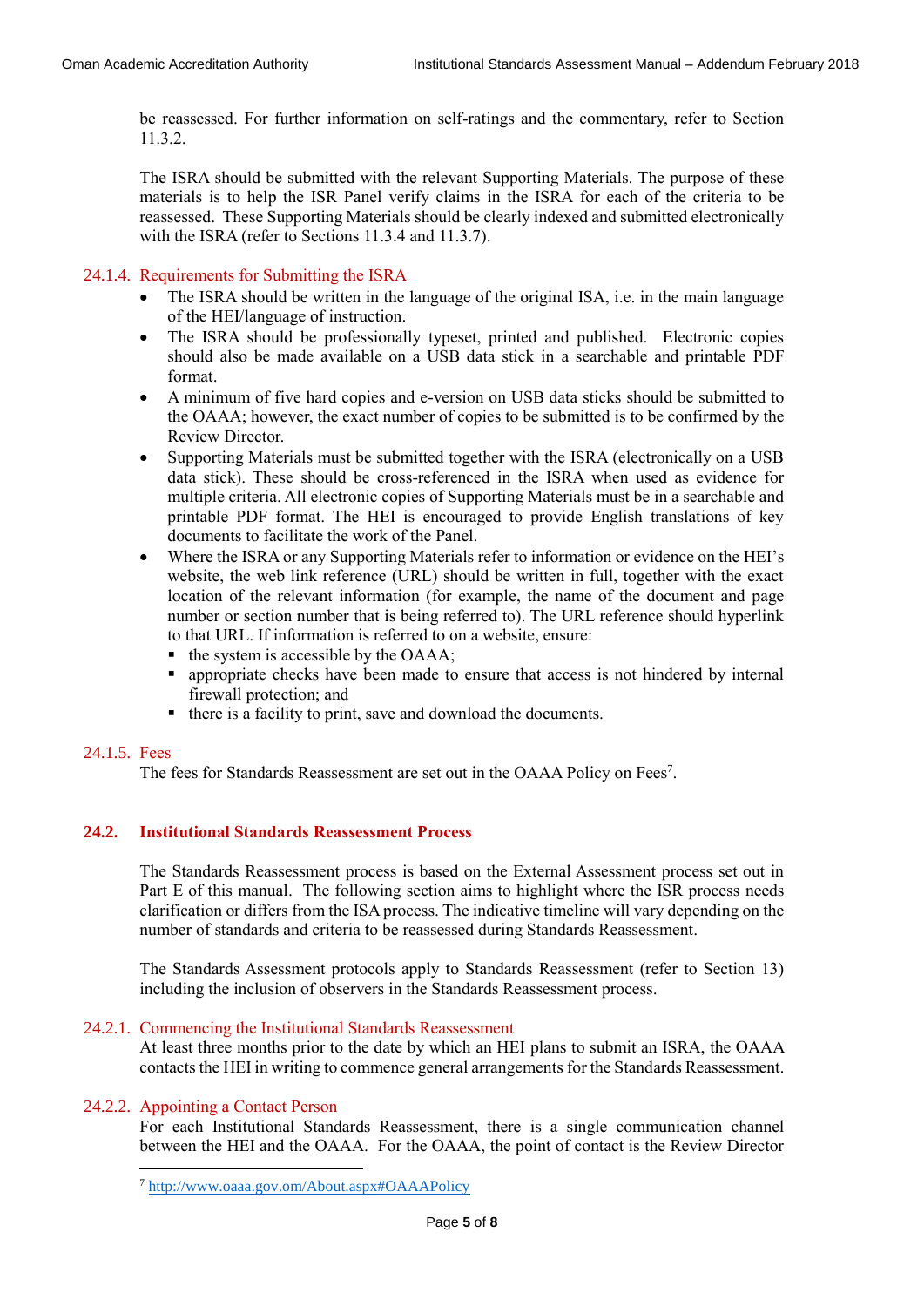appointed to the ISR Panel. The Review Director is usually a professional staff member of the OAAA and may have been involved with the original Standards Assessment or subsequent Standards Reassessment. The HEI should designate its own Contact Person. All communication between the OAAA and the HEI about Standards Reassessment matters should be conducted through these contact people. For further details, refer to Section 14.2.

#### 24.2.3. Notification of Submission Date

The Review Director notifies the HEI in advance of the due date for ISRA submission (in accordance with the date indicated by OAAA in the letter which accompanied the final agreed version of the ISA or ISR Report). Note that requests for deferral of the ISRA submission date must be made six months in advance and are considered as specified in the OAAA Policy on Deferral of an External Quality Assurance Activity<sup>8</sup>.

#### 24.2.4. ISRA Completeness Check

Upon receipt of the ISRA, the OAAA Review Director conducts a completeness check of the ISRA (refer to Section 14.3). Note that, unlike ISA, ISR does not automatically consider an HEI's responses to formal conclusions in the Quality Audit Report (see ISAM Section 10.1): reference to previous conclusions depend on the nature of those conclusions.

#### 24.2.5. The Institutional Standards Reassessment Panel

The ISR Panel is drawn from the Register of External Reviewers and the criteria for external reviewers on ISR Panels are the same as for ISA Panels (refer to Section 15). The ISR Panel is normally comprised of three to five members; the number of Panel Members depends on the number of criteria and standards to be reassessed. The Panel may include one (but no more than one) member of the original ISA Panel. The ISR Panel includes both international and localbased external reviewers.

The roles and responsibilities of the ISR Panel, ISR Panel Chairperson, Review Director, OAAA CEO and OAAA Board are set out in Section 17. Observers are permitted to observe Standards Reassessment.

#### **24.3. Before the Institutional Standards Reassessment Visit**

#### 24.3.1. Establish Institutional Standards Reassessment Folders

As per Section 18.1 above, ISR Panel Members are expected to store electronic and hard copy documentation securely and confidentially. Upon the completion of the ISR, i.e. the release of the ISR Accreditation Outcome, all folder contents should be deleted or destroyed. However, these folder contents should not be deleted or destroyed before the Accreditation Outcome and ISR Report is released to the HEI as they may be required in case the HEI submits an appeal.

#### 24.3.2. Preliminary Comments

**.** 

The ISRA and Supporting Materials are circulated to ISR Panel Members once the completeness check has been carried out. These are accompanied by the HEI's initial ISAA and resulting ISA Report, any Appeal report where the Appeal was upheld, and any former ISR Report. Each ISR Panel Member is asked to read the entire ISRA and consider all the Supporting Materials in order to provide preliminary comments and provisional ratings of all standards and criteria included in the ISRA. For further guidance on preliminary comments, refer to Section 18.2.

#### 24.3.3. The Institutional Standards Reassessment Preliminary Meeting

<sup>8</sup> <http://www.oaaa.gov.om/About.aspx#OAAAPolicy>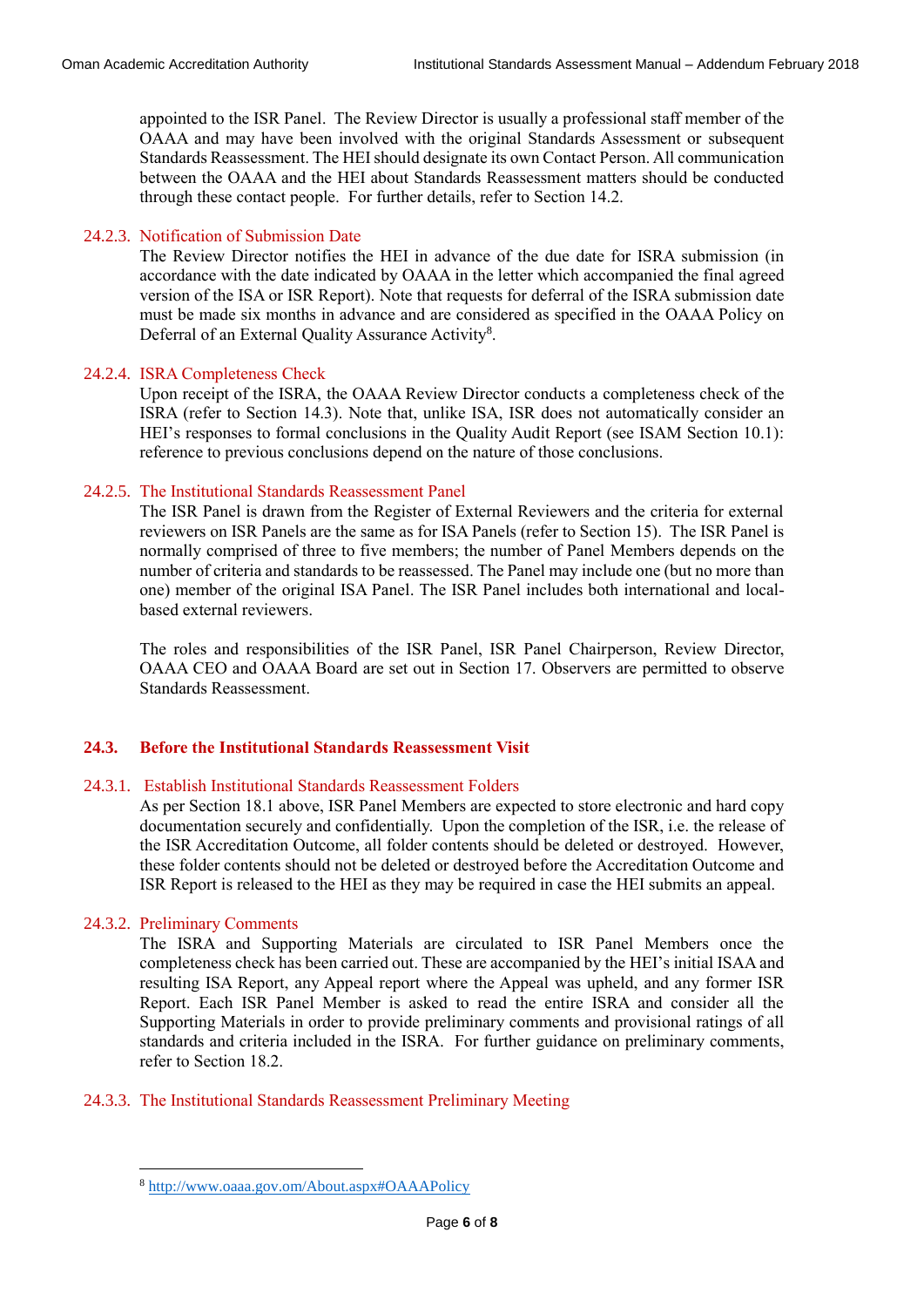The Preliminary Meeting is held to discuss the HEI's ISRA. International ISR Panel Members are invited to participate in this meeting by communication technology. For further information on the Preliminary Meeting, refer to Section 18.3.

#### 24.3.4. Additional Supporting Materials

ISR Panel Members may request Additional Supporting Materials (ASM) in order for them to have a better understanding of the HEI's performance in relation to the standard(s) and criteria included in the ISRA. These ASM are requested during the ISR Planning Visit. Further requests for ASM may also be made during the ISR Visit through the Review Director. For further information on ASMs, refer to Section 18.4.

#### 24.3.5. The Institutional Standards Reassessment Planning Visit

The ISR Panel Chairperson (or representative) and the Review Director visits the HEI prior to the ISR Visit to discuss matters relating to the ISR and to prepare for the ISR Visit. For further information on the Planning Visit, refer to Section 18.5.

#### **24.4. Public Submissions**

Unlike the Standards Assessment, there is no call for public submissions for the Standards Reassessment as it is focused on specific criteria rather than the HEI's activities as a whole.

#### **24.5. Institutional Standards Reassessment Visit**

As with Standards Assessment, Standards Reassessment includes a visit to the HEI (refer to Section 20). The purpose of the ISR Visit is to help the ISR Panel verify the HEI's claims in relation to its ratings against the criteria included in the ISRA. The ISR Visit takes place, usually with all Panel members present, even if only one criteria is being reassessed. It is likely to be shorter than the original ISA Visit, depending on the number of standards and criteria to be reassessed during the ISR. The ISR Visit program is discussed during the Planning Visit. For information regarding the logistics of the ISR Visit, refer to Section 20.3.

#### **24.6. The Institutional Standards Reassessment Report**

As with the ISA Report, there are a number of draft versions of the ISR Report. Draft v1 is prepared by the Review Director and incorporates the provisional ratings and preliminary comments submitted by the Panel Members. ISR Report Draft v2 is written by the Review Director and incorporates the ISR Panel's discussions during the Standards Reassessment Preliminary Meeting. ISR Report Draft v3 is based on the Panel Members' contributions prepared prior to and during the ISR Visit. ISR Report Draft v3 is circulated for Panel feedback and ISR Report Draft v4 is prepared. ISR Report Draft v4 is submitted for internal and, normally, external moderation. ISR Report Draft v5 is developed in response to feedback from the internal and external moderation process and submitted to the OAAA Board for provisional approval. This version of the report is forwarded to the HEI for comment (for further information on the different versions of the report, refer to Section 21 including Section 21.4 which gives further details on moderation).

The HEI's response to ISR Report Draft v5 is forwarded to the Panel for comment and this feedback is collated and analysed. Any changes are reflected in ISR Report Draft v6, which is submitted to the OAAA Board for final approval (refer to Section 21.6).

The Final ISR Report (that is the approved ISR Report Draft v6) is sent to the HEI under embargo for ten days. If the HEI does not lodge an appeal against the Standards Reassessment Accreditation Outcome or ratings against standards and criteria within the ten-day period, the Accreditation Outcome and ratings are made public on the OAAA website (refer to Section 21.8). The Standards Assessment Accreditation Outcome and ratings on the website are replaced by the results of the Standards Reassessment. Following Standards Reassessment, the